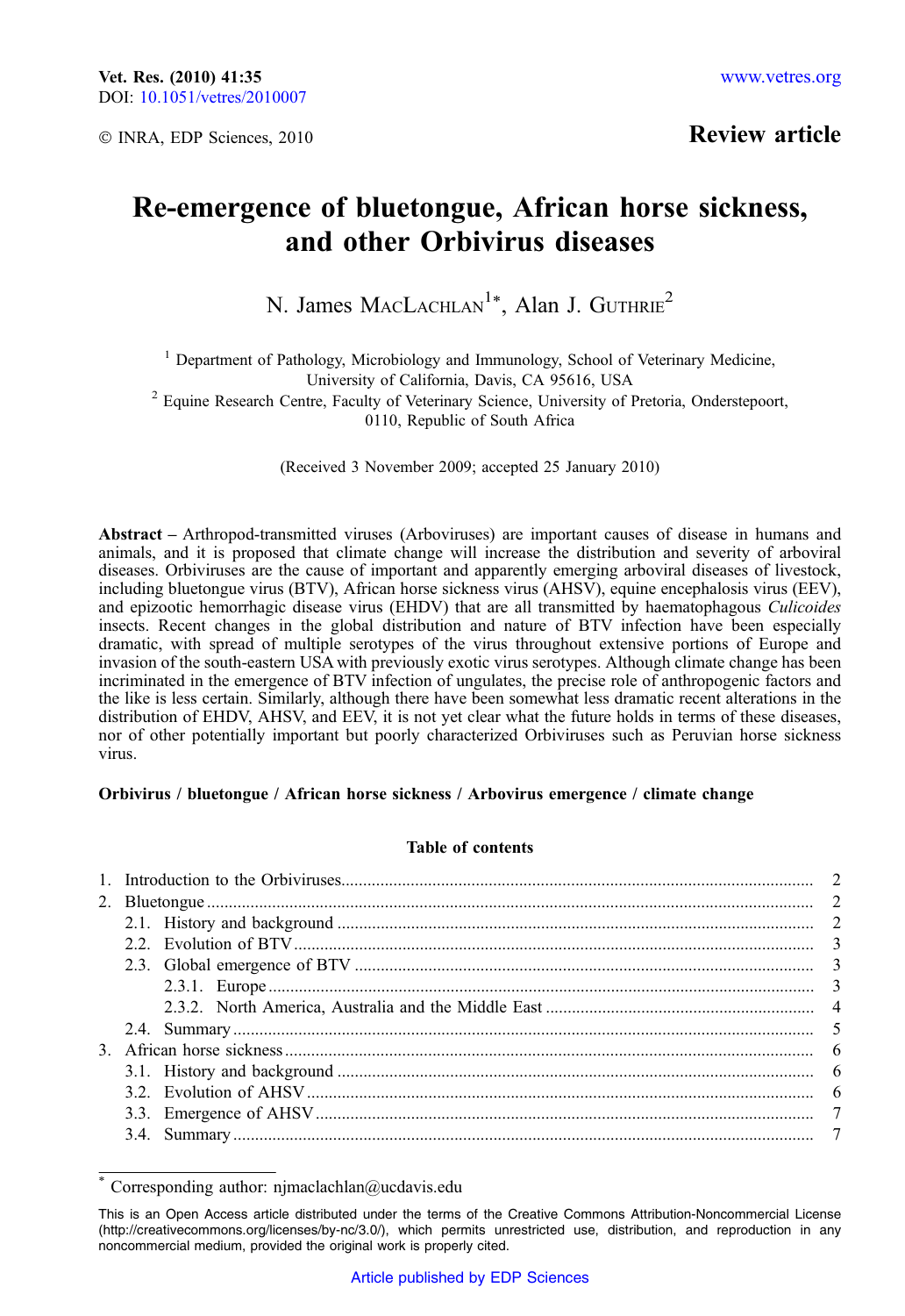# 1. INTRODUCTION TO THE ORBIVIRUSES

Viruses within the genus Orbivirus, family Reoviridae, are characterized by icosahedral virions that include a genome of 10 distinct segments of linear double-stranded (ds) RNA [[33](#page-9-0), [56](#page-10-0), [63](#page-10-0)]. Orbiviruses are transmitted to animals primarily by arthropod vectors, which, depending on the individual virus can be certain species of *Culicoides* midges, mosquitoes, black flies, sandflies, or ticks. The global and seasonal distribution of individual viruses coincides with that of their specific biological vector and appropriate climatic conditions. Bluetongue virus (BTV) and African horse sickness virus (AHSV) are the most economically important members of this genus, but several others are potentially important, either regionally or globally, including Equine encephalosis virus (EEV), Epizootic hemorrhagic disease virus (EHDV), Palyam virus, and Peruvian horse sickness virus (PHSV). With the notable exception of PHSV that is likely transmitted by mosquitoes, all of these viruses are transmitted by adult females of certain species of haematophagous Culicoides midges. The marked genetic and phenotypic diversity of BTV, AHSV, EHDV and EEV is reflected by the multiple serotypes that occur within each of these virus species, which can complicate diagnostic and vaccine strategies for their detection and prophylaxis [\[20](#page-8-0), [48,](#page-9-0) [54,](#page-10-0) [84](#page-11-0)].

The recent emergence of multiple serotypes of BTV into much of Europe and portions of North America, the emergence of EEV and EHDV and novel strains of BTV in Israel, and the appearance of multiple serotypes of AHSV in sub-Saharan Africa, has fuelled concerns regarding the likely impact of climate change on the potential emergence of these diseases [[5,](#page-8-0) [29,](#page-9-0) [30](#page-9-0), [89](#page-11-0)]. This concern is consistent with the premise that climate change will favour

emergence of arthropod-transmitted diseases because it will promote expansion of the range of tropical insects and the agents they transmit [[34](#page-9-0), [35,](#page-9-0) [53,](#page-10-0) [68](#page-10-0), [74,](#page-10-0) [85](#page-11-0)]. However, the emergence or re-emergence of arthropod-transmitted diseases in general, and those caused by Orbiviruses in particular, is likely to be a highly complex process driven by a wide variety of potential factors [\[11,](#page-8-0) [58,](#page-10-0) [65](#page-10-0), [66,](#page-10-0) [75](#page-10-0), [91](#page-11-0)]. Indeed, the recent spread of several arboviral diseases appears to have resulted not so much from the direct effects of climate change itself but from anthropogenic and social factors, and/or the movement (translocation) of virus-infected vectors or their hosts. The true role climate change in causing the recent global expansion of the range and distribution of BTV and other Orbiviruses, therefore, remains conjectural.

#### 2. BLUETONGUE

#### 2.1. History and background

Bluetongue (BT) is a non-contagious, insecttransmitted disease of ruminants, particularly sheep and certain species of non-African wild ruminants [\[57,](#page-10-0) [84\]](#page-11-0). The disease was first described in the Cape Colony of southern Africa after merino sheep were introduced into the region in the late 18th century, and was subsequently recognized in other parts of Africa, Europe, the Middle East and Indian subcontinent, the Americas, and Asia. Twenty-four (likely 25) serotypes of BTV are recognized globally [\[43](#page-9-0)], and the virus has now been isolated on all continents except Antarctica. The traditional global range of BTV has been considered to reside between latitudes of approximately  $40-50^{\circ}$  N and  $35^{\circ}$  S; thus the northern limits previously were considered to be southern British Columbia in North America and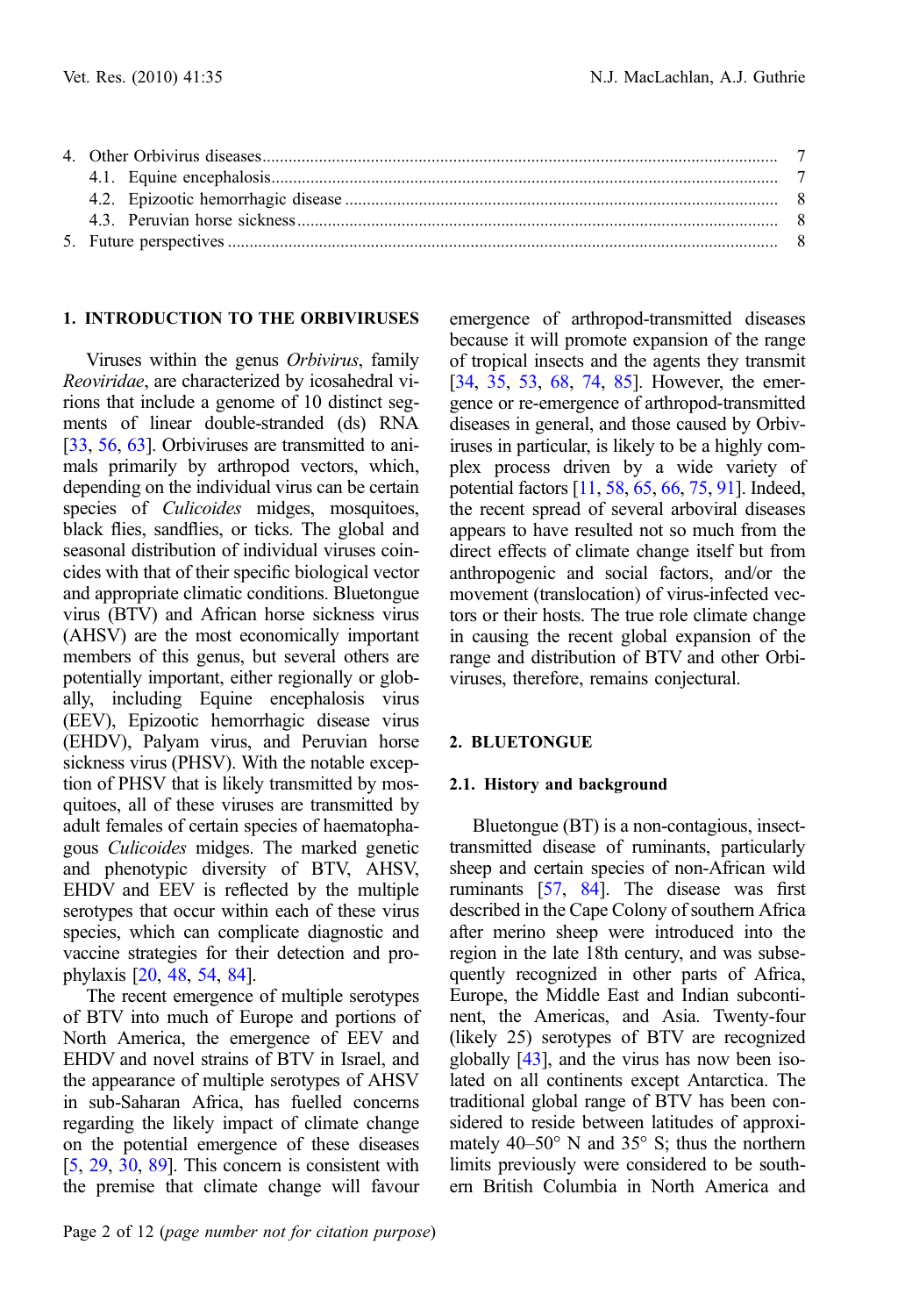Kazakhstan and Mongolia in Asia, and the southern limits in Africa, Australia and South America were, respectively, southern South Africa, northern New South Wales, and northern Argentina. The species of Culicoides insects that serve as the principal vectors of the virus differ between regions, as do the constellations of BTV serotypes and genetic strains (topotypes) that occur within each [\[55](#page-10-0), [79](#page-11-0)].

BT is characterized by BTV-induced vascular injury that results in haemorrhage and ulceration of the mucous membranes in the upper portion of the gastrointestinal tract; coronitis and laminitis; facial and intermuscular oedema; pleural and pericardial effusion; pulmonary oedema; and necrosis of skeletal and cardiac muscle [\[57,](#page-10-0) [77,](#page-10-0) [84\]](#page-11-0). BT was infrequently described in cattle prior to emergence of BTV serotype 8 in Europe, however sheep, cattle, goats, camelids (llamas, alpacas), bison, yaks, deer and even zoo carnivores such as Eurasian lynx have all been affected during this ongoing pandemic [[21](#page-8-0), [27,](#page-9-0) [50,](#page-10-0) [57](#page-10-0), [59](#page-10-0)]. In addition to causing clinical disease in domestic and wild ungulates, BTV serotype 8 infections has caused reproductive failure amongst pregnant cattle and sheep and a high rate of vertical virus transmission with teratogenic defects in congenitally infected calves [[24](#page-8-0), [87,](#page-11-0) [88](#page-11-0)].

BTV infection of ruminants results in prolonged, but not persistent cell associated viraemia [[57](#page-10-0)]. Highly sensitive and specific serological (competitive ELISA) and virus detection (quantitative PCR) assays are now widely available to confirm the presence or absence of BTV infection in animals [[42](#page-9-0)]. Furthermore, infection with one BTV serotype confers long-term (likely life-long) immunity to the homologous serotype. Thus, livestock can safely be moved into BTV-free regions regardless of the status of the exporting region, but only with stringent adherence to appropriate testing and quarantine practices as prescribed by the World Organisation for Animal Health (OIE) [[6](#page-8-0)].

# 2.2. Evolution of BTV

There is extensive genetic heterogeneity of field strains of BTV, and this genetic variation is likely responsible for differences in the virulence and other biological properties of individual field strains of the virus. This diversity arises as a consequence of both genetic shift and genetic drift, the latter as a result of reassortment of viral genes during mixed infections of either the vertebrate or invertebrate hosts following infection with more than one virus serotype or strain [[17\]](#page-8-0). Variation in the nucleotide sequence of each of the 10 dsRNA segments of the BTV genome occurs as a result of the complex process of quasispecies evolution and founder effect during alternating passage of BTV in its ruminant and insect hosts [[16](#page-8-0)]. Furthermore, negative (purifying) selection of individual BTV genes occurs over time following the incursion of novel viruses into new regions, creating genetically distinct region-specific clusters (topotypes) of certain virus genes [\[9,](#page-8-0) [15](#page-8-0)]. Genetic differences are responsible for clearly documented differences in phenotypic properties (such as virulence) of BTV strains, even of the same serotype, and can complicate the design and use of nucleic acid based virus detection methods such as reverse transcriptase polymerase chain reaction (RT-PCR) assays. The genetic determinants of BTV virulence remain uncharacterized, however, as do those that presumably are responsible for, or associated with, emergence of the virus in new regions and in novel vector species.

# 2.3. Global emergence of BTV

The global distribution and nature of BTV infection has changed significantly in recent years, and climate change has been implicated as a potential cause of this dramatic event, especially in Europe [\[29,](#page-9-0) [69](#page-10-0), [70\]](#page-10-0).

# 2.3.1. Europe

Until recently, only transient incursions of single serotypes of BTV had occurred in Europe but, since 1998, at least 8 different serotypes of BTV have emerged and persisted in Europe causing substantial economic losses through mortality and reduced productivity of affected animals, the requirement for mass vaccination of susceptible livestock, and restrictions on the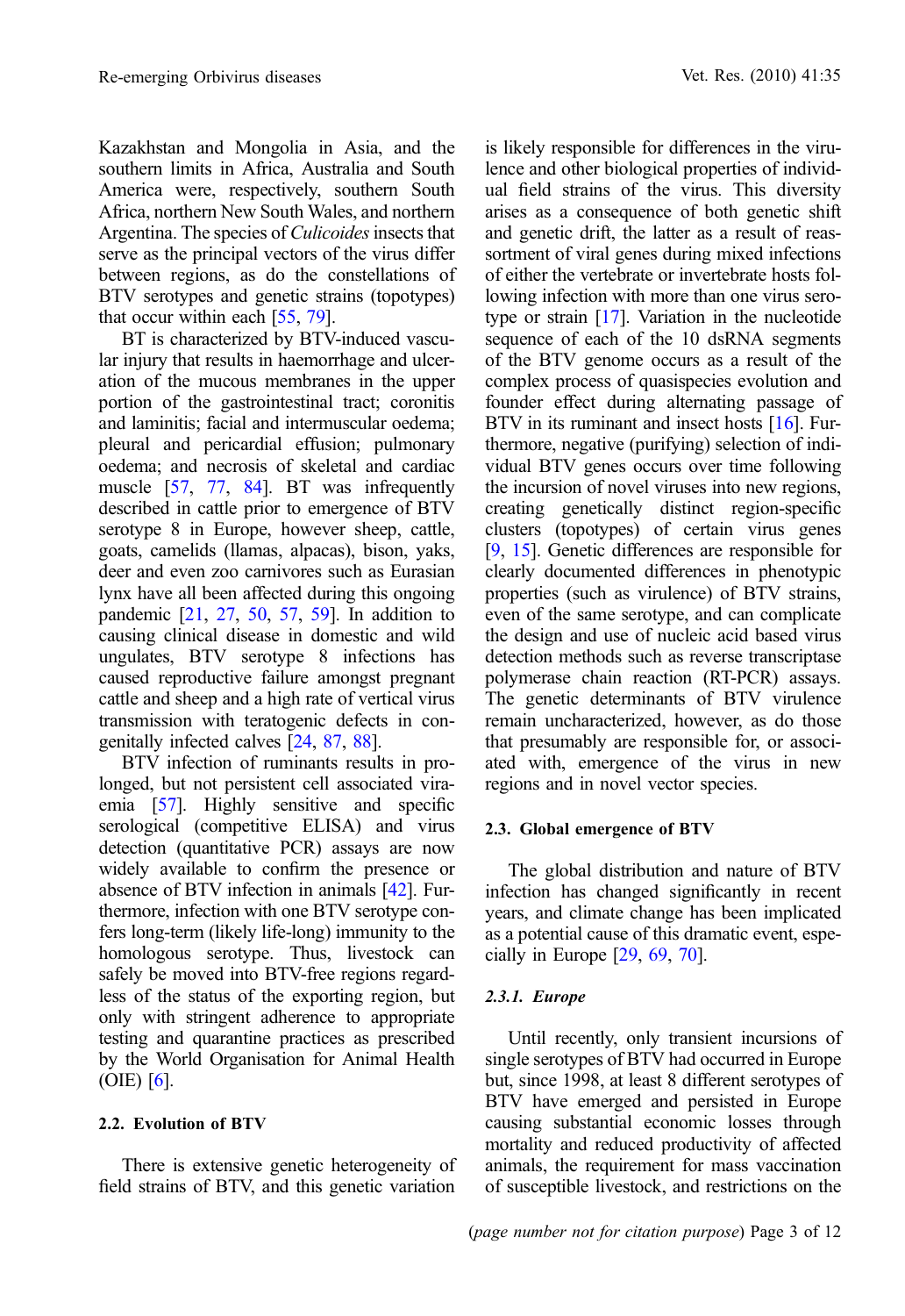movement and trade of animals from affected regions [[86](#page-11-0)]. A current distribution map of restriction zones for individual BTV serotypes within Europe is available at [http://ec.euro](http://ec.europa.eu/food/animal/diseases/controlmeasures/bt_restrictedzones-map.jpg)[pa.eu/food/animal/diseases/controlmeasures/](http://ec.europa.eu/food/animal/diseases/controlmeasures/bt_restrictedzones-map.jpg) bt restrictedzones-map.jpg. Five BTV serotypes (1, 2, 4, 9 and 16) initially invaded the Mediterranean basin by extension from adjacent regions of either North Africa or the Middle East<sup>1</sup>. Although these 5 serotypes have persisted in extensive portions of the Mediterranean basin, only BTV serotype 1 has since spread to northern Europe. Subsequent to the spread of BTV serotypes 1, 2, 4, 9 and 16 within the Mediterranean basin, BTV serotypes 6, 8 and 11 all appeared in northern Europe (Benelux) after 2006; whereas the strains of BTV serotypes 6 and 11 are closely related to South African live attenuated vaccine viruses<sup> $\frac{1}{25}$ </sup>, the origin of the highly pathogenic strain of BTV serotype 8 that has now spread throughout much of Europe remains unknown. Since its appearance in northern Europe, this virus has now spread to the Mediterranean basin, Scandinavia, and the Middle East. This strain of BTV serotype 8 exhibits several distinctive features that are unusual amongst other field strains of BTV, notably its ability to cross the ruminant placenta with high frequency [\[88\]](#page-11-0). Vertical transmission has previously been considered to be largely or exclusively a property of BTV strains modified by growth in embryonated eggs or cell culture [[57](#page-10-0)].

An additional remarkable feature of the BT pandemic in Europe is the recognition of several apparently new vector species, including Palaearctic species such as Culicoides chiopterus, C. dewulffi, C. obsoletus, C. scotius, and C. *pulicaris* [\[86\]](#page-11-0). These insects were all resident in Europe long before the emergence of multiple serotypes of BTV, suggesting that environmental changes may have been responsible for their recent ability to serve as efficient vectors of the virus  $[69, 70]$  $[69, 70]$  $[69, 70]$  $[69, 70]$ . While it is proposed that recent environmental changes have facilitated expansion of the range of known vectors such as *Culicoides imicola*, the traditional Asian/African vector, this opinion is strongly disputed by others. Importantly, several of the Palaearctic Culicoides species that are now efficiently transmitting BTV in the absence of known vectors such as C. imicola, also occur throughout the Holarctic region that includes North America [\[18\]](#page-8-0). This raises the unnerving possibility that the viruses that have recently spread throughout extensive portions of Europe, especially the unusual and highly virulent strain of BTV serotype 8, might even further expand their global range in the future.

## 2.3.2. North America, Australia and the Middle East

Five BTV serotypes have long been recognized as enzootic in North America, specifically serotypes 10, 11, 13 and 17 occur throughout much of the continent coincident with the distribution of C. sonorensis, whereas serotype 2 is restricted to the south-eastern USA apparently because of its reliance on C. *insignis* for transmission [\[55,](#page-10-0) [79](#page-11-0)]. Since 1998 ten additional previously exotic serotypes (1, 3, 5, 6, 9, 12, 14, 19, 22, 24) have also been isolated in the south-eastern USA, but without any obvious associated disease outbreak<sup>2</sup>. The majority (but not all) of these virus serotypes were previously identified in the Caribbean/Central America ecosystem, as determined by either virus isolation or serological studies on ruminants in the region [\[79](#page-11-0)]. Thus, the BTV serotypes that recently have encroached into the south-eastern USA have likely originated in the adjacent tropical ecosystem to the immediate south, where C. insignis and possibly other species such as C. pusillus, C. furens, C. filarifer and C. trilineatus are the vectors of numerous BTV serotypes [\[58\]](#page-10-0). The importance of vector species other than C. sonorensis is largely undetermined in North America, and there has been little or no comprehensive, prospective <sup>1</sup> Mertens P.P.C., Maan S., Potgieter A.C., surveillance of the viruses and vectors present

Nomikou K., Maan N.S., The molecular epidemiology of bluetongue virus infection in Europe: impact of vaccination, Proc. Ann. Mtg. US Anim. Health Assoc. (2009) (in press).

 $2$  Ostlund E.N., NVSL update to the bluetongue and related Orbiviruses Committee, Proc. Ann. Mtg. US Anim. Health Assoc. (2009) (in press).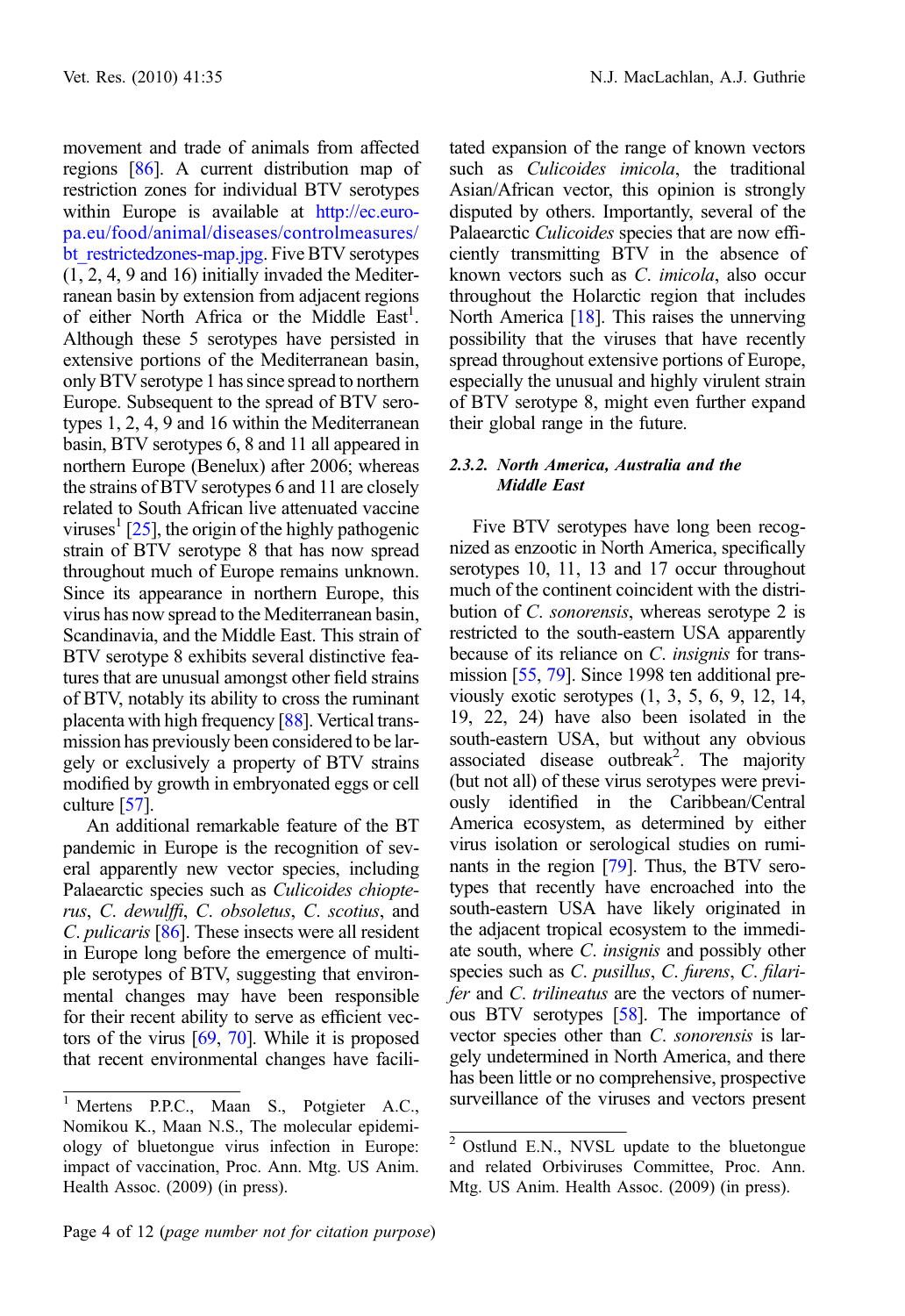in the USA and Caribbean basin/Central America for several decades.

Additional novel serotypes of BTV have also recently invaded Israel and Australia, countries that previously had stable annual cycles of BTV infection (virus serotypes and distribution), as shown by ongoing surveillance over many years. Specifically, BTV serotypes 2, 4, 6, 10, 16 previously were recognized in Israel, but serotypes 5, 8, 15 and 24 have all recently emerged in the country and the occurrence of serotype 24 in particular was associated with very high mortality in infected sheep. Interestingly, BTV serotype 24 also recently appeared in the southeastern USA without any associated disease outbreak, further confirming that serotype alone does not determine the virulence of individual field strains of BTV [\[57\]](#page-10-0). Similarly, 8 serotypes (1, 3, 9, 15, 16, 20, 21, 23) of BTV previously have been identified in Australia, of which only two (serotypes 1 and 21) annually spread into eastern Australia as far south as northern New South Wales; however, BTV serotypes 2 and 7 were recently identified for the first time in the Northern Territory of Australia. Finally, BTV infection is enzootic in the Indian subcontinent with the presence of at least 21 serotypes of the virus, however there are multiple recent, largely unexplained, reports of the emergence of virulent BT disease amongst indigenous breeds of sheep.

# 2.4. Summary

The essential question remains as to why BTV has recently emerged in previously unaffected regions, and why exotic virus serotypes have spread into regions with previously stable enzootic infection with specific virus serotypes. In the south-eastern USA, northern Australia, and southern Europe, it is very likely that most if not all of these novel, emergent BTV serotypes have originated and spread from adjacent tropical or subtropical ecosystems. It is to be stressed that subsequent virus transmission within these newly affected regions clearly requires the presence of competent resident Culicoides vectors, which in several recent instances involves virus transmission by indigenous insect species that previously were not considered to be competent vectors of BTV.

Climate events such as storms, typhoons and hurricanes have been frequently proposed to be responsible for the wind-borne dissemination of virus-infected Culicoides midges, but longdistance dissemination of virus-infected insects likely can occur simply on prevailing winds. For instance, there is compelling evidence that BTV serotype 8 was spread in 2007 from continental Europe to adjacent regions of England by wind-borne insects, after which there was limited regional dissemination by resident insects [[32](#page-9-0)]. Wind-borne insects are believed to have also been responsible for the recent spread of BTV from North Africa to southern Europe, and between Mediterranean islands, in some instances involving distances of up to several hundred kilometres. It has even been proposed that serotypes of BTV that occur in Africa can be spread to the Americas by virus-infected insects carried on the trade winds [\[31\]](#page-9-0), a finding that is consistent with genetic topotyping studies of global BTV strains. Specifically, genetic analysis of conserved genes of BTV strains from the around the world segregates these viruses into so-called ''eastern'' (Asia, Southeast Asia, Australia, Indian subcontinent) and ''western'' (Africa, the Americas) lineages, consistent with common ancestry of the viruses in each lineage<sup>1</sup> [\[9](#page-8-0), [15](#page-8-0)].

In contrast, both the route of introduction and origin of the strain of BTV serotype 8 that recently invaded northern Europe are uncertain, and this event very clearly represents a longdistance translocation of BTV into a region devoid of C. imicola, the principal African/ Asian vector of BTV. The strain of BTV serotype 8 is unrelated to the South African live attenuated vaccine virus of that serotype whereas the strains of BTV serotypes 6 and 11 that recently appeared in northern Europe are apparently derived at least in part from South African live attenuated vaccine viruses<sup>1</sup> [\[25\]](#page-9-0), although their precise route and mechanism of introduction also remains a mystery. The very disconcerting message from these recent events to the rest of the world, therefore, is that exotic strains of BTV can be translocated into previously free regions, including those devoid of known vector species but in which other putatively "non vector" Culicoides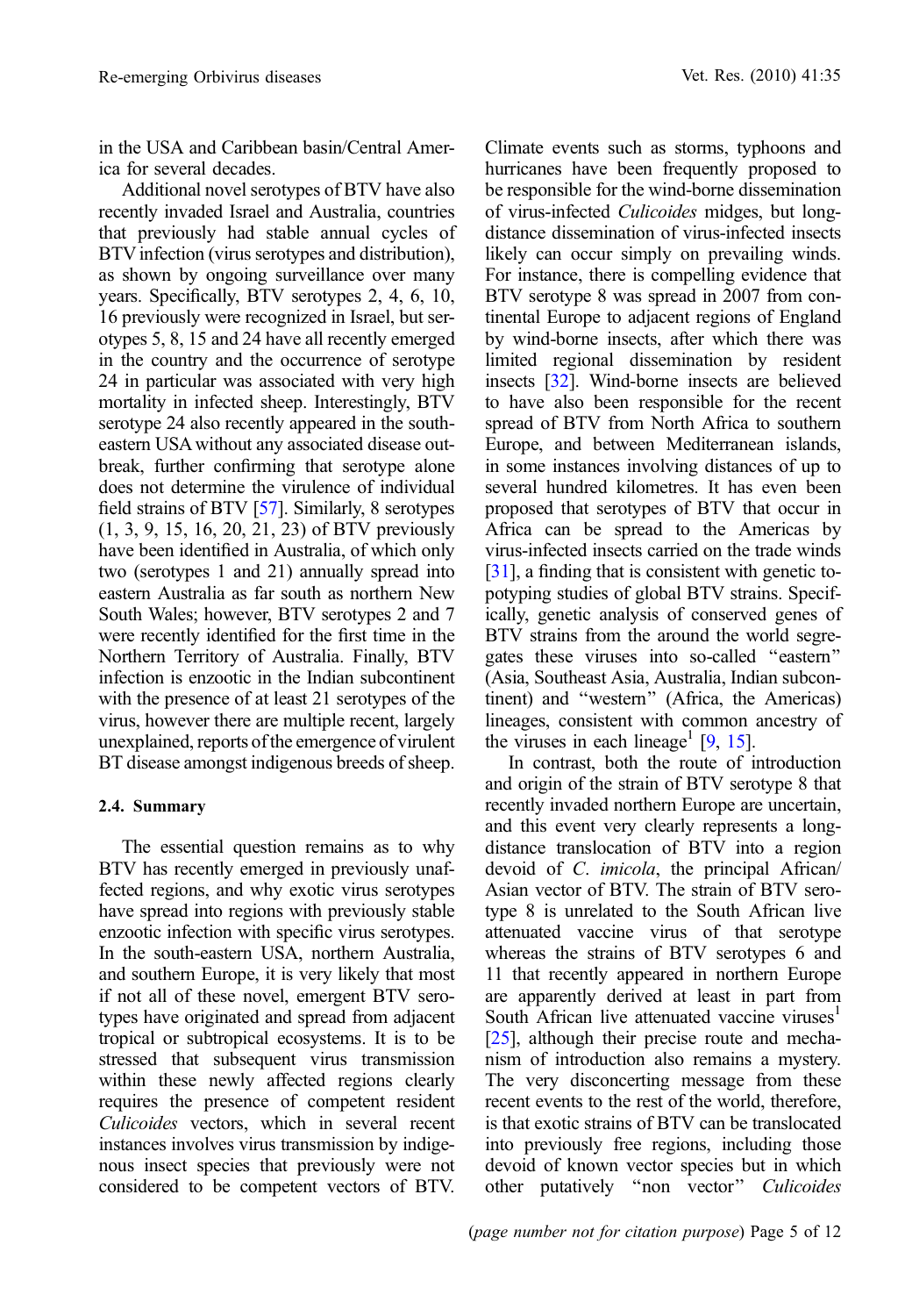species are resident. Furthermore, the remarkable expansion of BTV serotype 8 into northern Europe and Scandinavia indicates that climate no longer can be relied on to confine BTV to its traditional global range between  $40-50^\circ$  N and  $35^\circ$  S. It is difficult to predict therefore, what the global range and distribution of BTV will become in coming years.

# 3. AFRICAN HORSE SICKNESS

### 3.1. History and background

African horse sickness (AHS) is a non-contagious, insect-transmitted disease of equids caused by AHSV. In horses, the disease is usually peracute to acute and in naive animals more than 90% of those affected die. Mules are less susceptible than horses and African donkeys and zebras rarely show clinical signs of disease [\[36,](#page-9-0) [37\]](#page-9-0). The first known historical reference to a disease resembling AHS was reported in Yemen in 1327 [[41](#page-9-0)]. Documents reporting on the travels of Portuguese explorers in East Africa in 1569 report AHS affecting horses imported from India [[41](#page-9-0)]. Neither horses nor donkeys were indigenous to southern Africa but were introduced shortly after the arrival of the first settlers of the Dutch East India Company in the Cape of Good Hope in 1652 [\[83](#page-11-0)]. Dutch East India Company records make frequent reference to ''perreziekte'' or ''pardeziekte'' in the Cape of Good Hope [\[83\]](#page-11-0) including an outbreak in 1719 during which about 1 700 horses died of AHS. AHS has subsequently been recognized in other parts of sub-Saharan Africa where AHSV is considered to be enzootic.

Nine serotypes of AHSV are recognized [[45](#page-9-0), [61\]](#page-10-0). Like BTV, AHSV is biologically transmitted by Culicoides spp., of which C. imicola and *C. bolitinos* have been shown to play an important role in Africa [[62](#page-10-0)]. The disease has a seasonal occurrence and its prevalence is influenced by climatic and other conditions that favour the breeding of *Culicoides* spp. Although other insects have been suggested as possible vectors of AHSV, none have been shown to play a role under natural conditions. AHSV can be transmitted between horses by parenteral inocu-

Page 6 of 12 (page number not for citation purpose)

lation of infective blood or organ suspensions and it is more readily transmitted by the intrave-nous than by the subcutaneous route [[82\]](#page-11-0).

AHS is characterized by pyrexia, inappetence and clinical signs and lesions compatible with impaired respiratory and vascular functions with oedema of subcutaneous and intermuscular tissues and of the lungs, transudation into the body cavities, and haemorrhages, particularly of the serosal surfaces. Dogs are the only other species that contract a highly fatal form of AHS [\[39,](#page-9-0) [80\]](#page-11-0). All reported clinical cases in dogs have resulted from the ingestion of infected carcass material from horses that have died from AHS [[12](#page-8-0), [67\]](#page-10-0). However, it is doubtful that dogs play any role in the epidemiology of AHS, as Culicoides spp. do not readily feed on them [[60](#page-10-0)]. Neither domestic ruminants nor wildlife, besides zebra [\[10,](#page-8-0) [13](#page-8-0), [22,](#page-8-0) [28](#page-9-0)], have been shown to play a significant role in the epidemiology of AHS. In contrast to some strains of BTV, especially the European strain of BTV serotype 8, AHSV infection does not cause reproductive failure amongst pregnant equids.

AHSV infection of equids results in a cell associated, predominantly erythrocyte associated viraemia of up to 28 days in horses and up to 40 days in zebra. Highly sensitive and specific virus detection (quantitative PCR) assays are now more widely available to confirm the presence or absence of AHSV infection in equids. Thus, horses can safely be moved into AHSV-free regions regardless of the status of the exporting region, but only with stringent adherence to appropriate testing and quarantine practices as prescribed by OIE [\[7\]](#page-8-0).

#### 3.2. Evolution of AHSV

Like BTV, there is extensive genetic heterogeneity of field strains of AHSV that potentially determines the biological behaviour and properties of individual virus strains, including their virulence [[19](#page-8-0)]. This genetic diversity also likely arises as a consequence of both genetic shift and genetic drift, the latter as a result of reassortment of viral genes and the former through quasispecies evolution of the virus in its vertebrate host followed by founder effect in feeding insects that results in variation in the nucleotide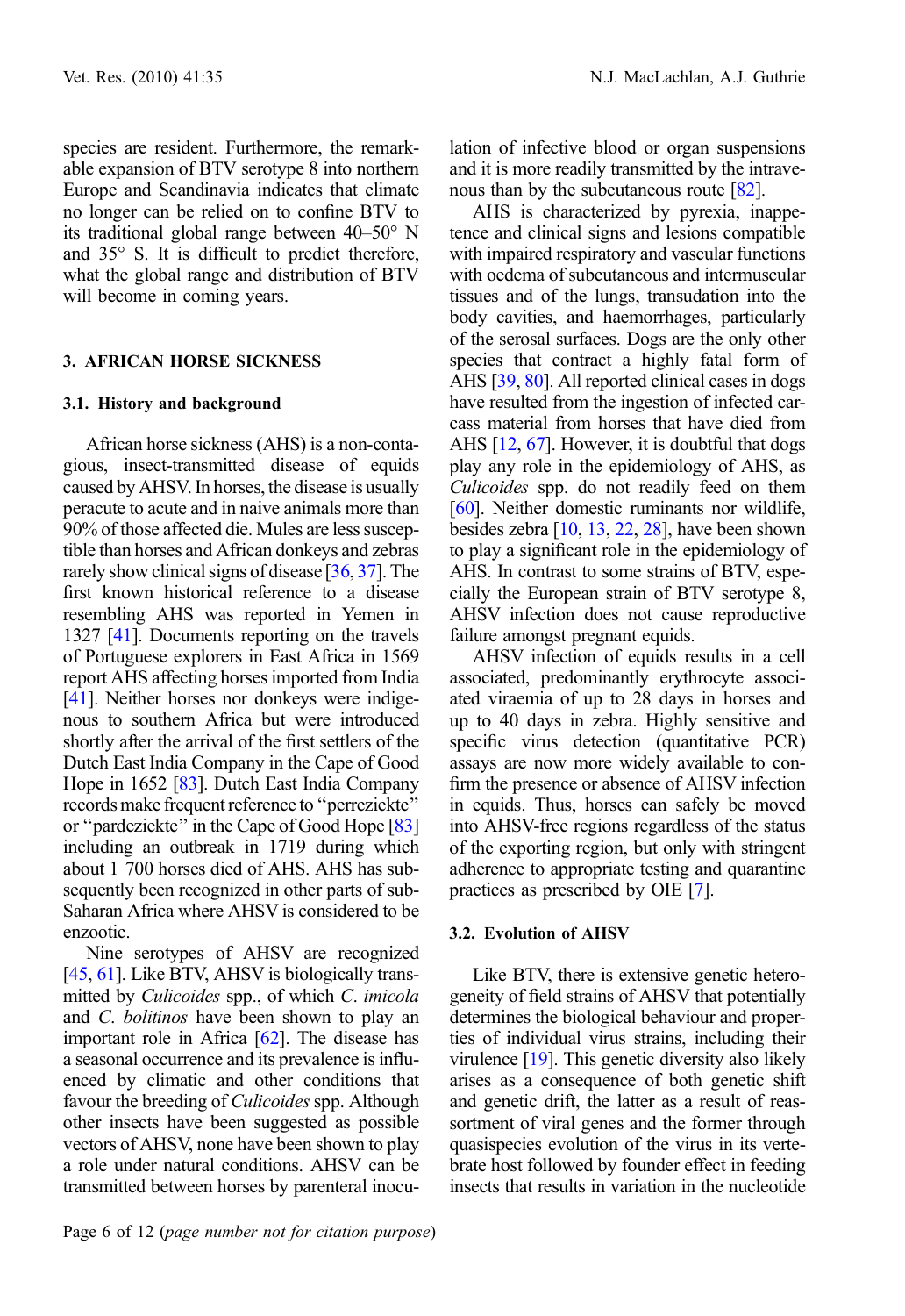sequence of each of the 10 dsRNA segments of the AHSV genome. Like those of field strains of BTV, individual AHSV gene segments further evolve over time through negative (purifying) selection [\[71\]](#page-10-0). The genetic determinants of AHSV virulence remain uncharacterized, as do those that might determine whether or not the virus can emerge in novel vector species.

#### 3.3. Emergence of AHSV

Nine antigenically distinct serotypes of AHSV have been described [\[45,](#page-9-0) [61](#page-10-0)]. While there may be some cross relatedness between the serotypes there is no definitive evidence of any intratypic variation  $[45, 61]$  $[45, 61]$  $[45, 61]$  $[45, 61]$ . All 9 serotypes have been documented in eastern [\[23](#page-8-0)] and southern Africa [\[14](#page-8-0), [45](#page-9-0), [61](#page-10-0)] while serotype 9 is more widespread and appears to predominate in the northern parts of sub-Saharan Africa [\[1,](#page-8-0) [76\]](#page-10-0). AHS has been periodically recorded beyond its traditional enzootic range in sub-Saharan Africa, including in Egypt in 1928, 1943, 1953, 1958 and 1971 [[37](#page-9-0)], in Yemen in 1930 and in Palestine, Syria, Lebanon and Jordan in 1944 [\[2](#page-8-0)]. In 1959, AHS serotype 9 occurred in the south-eastern portion of Iran. This was followed by outbreaks during 1960 in Cyprus, Iraq, Syria, Lebanon and Jordan as well as in Afghanistan, Pakistan, India and Turkey. Between 1959 and 1961, more than 300 000 equids were lost to AHS [[44](#page-9-0), [46](#page-9-0), [72\]](#page-10-0). In 1965 AHS occurred in Libya, Tunisia, Algeria and Morocco and subsequently spread to Spain in 1966  $[40]$  $[40]$  $[40]$ . Between 1987 and 1990, AHS serotype 4 occurred in Spain with the virus being introduced by zebra (*Equus* burchelli) imported from Namibia [[52,](#page-10-0) [73\]](#page-10-0). AHS was also confirmed in southern Portugal in 1989 and Morocco between 1989 and 1991 with these outbreaks being extensions of the outbreak in Spain [\[92\]](#page-11-0). In 1989, an outbreak of AHS serotype 9 occurred in Saudi Arabia [\[4\]](#page-8-0). AHS was also reported in Saudi Arabia and Yemen in 1997 and on the Cape Verde Islands in 1999. Serotypes 6 and 9 of AHSV were isolated from samples collected from equids in Ethiopia in 2003 [\[90\]](#page-11-0) and serotype 2 has resulted in the death of approximately 2 000 horses in Ethiopia in 2008. Serotypes 2

and 7 of AHSV were isolated in Senegal in 2007 and serotype 2 was isolated in Nigeria in 2007. AHS was also reported in The Gambia in 2007. AHSV can be distributed over great distances if equids incubating the disease are translocated by land, sea or air [\[52](#page-10-0), [73](#page-10-0)]. Spread of AHS can also occur as a result of wind-borne spread of infected vectors [[78\]](#page-11-0).

#### 3.4. Summary

There have been numerous documented prior extensions of AHSV from its enzootic domain within sub-Saharan Africa into North Africa, Europe and the Middle and Near East. The only recorded introduction of AHS from an enzootic to a free region that occurred as the result of legal trade in equids was the outbreak on the Iberian Peninsula in the 1980s, which was associated with import of zebra from Namibia without application of appropriate sanitary conditions. The European Union has now harmonized import conditions and other veterinary administrations are acutely aware of risks associated with import of exotic species and therefore a reoccurrence is unlikely.

All 9 serotypes of AHSVoccur in eastern and southern Africa, however there recently has been an increase in the number of serotypes present within the northern limits of the virus' range in sub-Saharan Africa. This spread of at least 3 different serotypes into these areas is disconcerting because recent experiences with BTV indicate that once these viruses reach North Africa they readily can spread throughout the Mediterranean basin. The incursion of AHSV into countries of Europe or the Middle East that are extensively involved in the international trade and movement of horses would be economically devastating, thus there is substantial current concern regarding potential spread of AHS from Africa into adjacent regions [\[26](#page-9-0), [29\]](#page-9-0).

#### 4. OTHER ORBIVIRUS DISEASES

## 4.1. Equine encephalosis

Equine encephalosis (EE) is usually a mild or subclinical Orbivirus infection of horses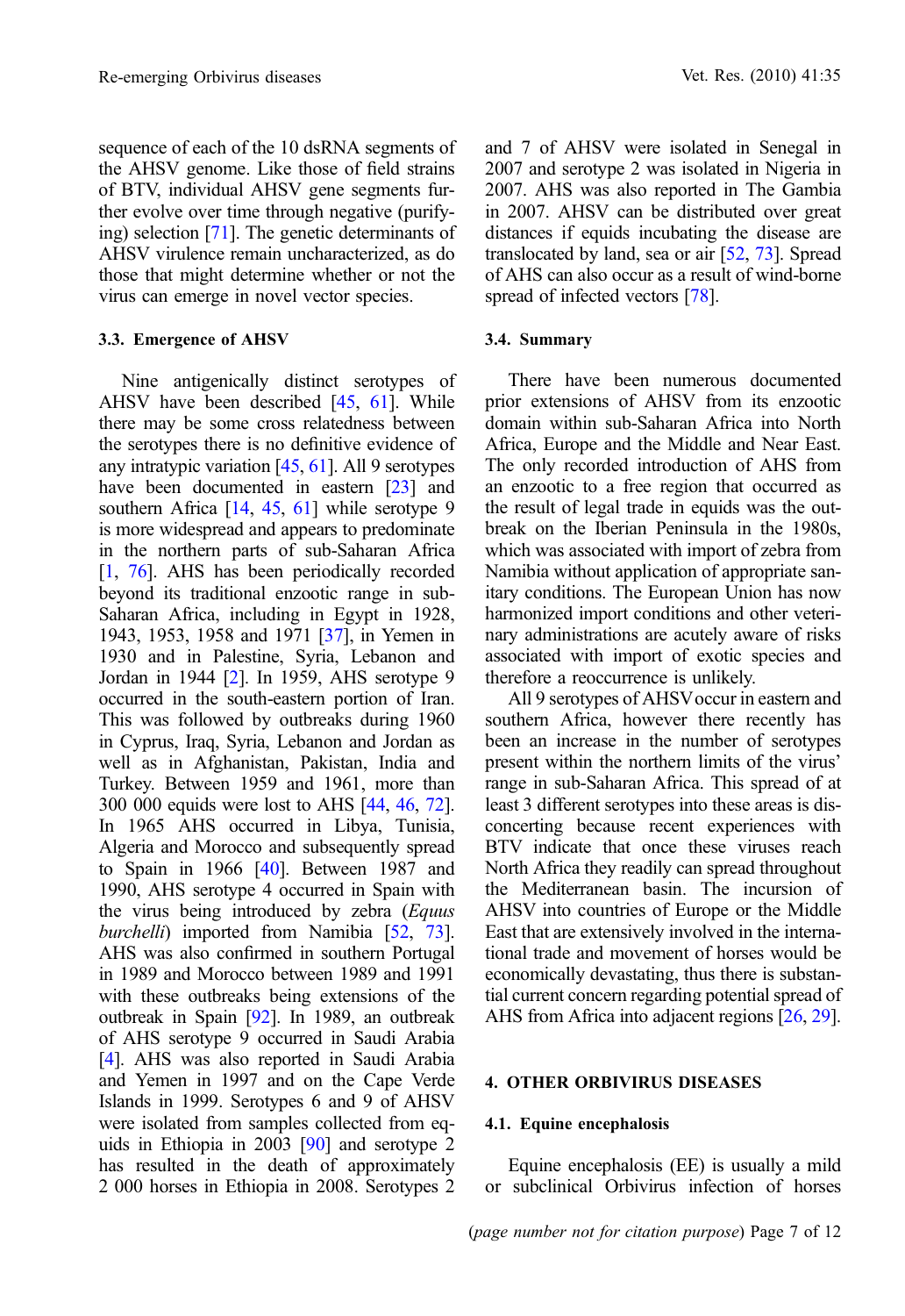[[38](#page-9-0)]. The virus is transmitted by species of Culicoides that are endemic to the temperate regions of Africa and, as a result, the epidemiology of EEV infection has much in common with AHS. The disease referred to as ''equine ephemeral fever'' by Sir Arnold Theiler in the early 1900s [[81](#page-11-0)] is probably the first description of EE. Fatal EEV infection can occur, but rarely [[47](#page-9-0), [49](#page-9-0)]. EEV has long been enzootic in of Africa but was described recently for the first time in Israel [\[64](#page-10-0)]. The Israeli outbreak was widespread and infected horses exhibited pyrexia, oedema of the neck, legs, eyelids and lips, but without mortality. Similar clinical signs were also associated with a recent outbreak of EE in Thoroughbred weanlings in the Western Cape Province of South Africa<sup>3</sup>.

# 4.2. Epizootic hemorrhagic disease

EHDV is an Orbivirus closely related to BTV that occurs throughout much of the world, including the Americas, Africa, Australia and Asia [[54](#page-10-0)]. Ibaraki virus (EHDV serotype 2), is the cause of Ibaraki disease of cattle in Japan [[51](#page-10-0)]. Two EHDV serotypes (serotypes 1 and 2) have long been enzootic in North America, where they cause fatal hemorrhagic disease in wild ruminants, especially white-tailed deer. A third EHDV serotype (serotype 6) recently emerged in the USA, and this virus has now been isolated as far north as the state of Michigan [\[3](#page-8-0)]. Interestingly, EHDV serotype 6, which was originally isolated in Australia, also has emerged amongst cattle in North Africa and Turkey. Affected cattle in North Africa exhibited BT-like disease, as did cattle in Israel infected with EHDV serotype 7 [[89](#page-11-0)].

# 4.3. Peruvian horse sickness

PHSV is a mosquito-transmitted Orbivirus that is the cause of outbreaks of encephalitis amongst horses in South America [\[8](#page-8-0)]. A very similar, likely identical virus, Elsey virus, is

present in the Northern Territory of Australia where infection can cause encephalitis like that described with PHSV. The epidemiology of the infections caused by these viruses is poorly characterized, and it is uncertain how identical viruses came to be present in such distinct regions of the world.

# 5. FUTURE PERSPECTIVES

It is abundantly clear that the global distribution of several Culicoides-transmitted Orbivirus infections of livestock has altered drastically of late, although the precise mechanism(s) responsible for these events is less certain. Specifically, it is clear that the wind-borne dispersion of virusinfected Culicoides insects as ''aerial plankton'' can translocate these viruses over long distances, as can the movement of virus-infected livestock. Human interventions, including the intentional or unintentional introduction of products that contain Orbiviruses, also can result in longdistance translocation of these viruses as previously shown with the introduction of AHS into Spain through the importation of infected zebra and the translocation of BTV serotype 1 from south-eastern France to Brittany by illegal movement of livestock. Viruses that are transmitted vertically, notably the strain of BTV serotype 8 that recently has spread rapidly after its original incursion into northern Europe, can be expected to contaminate foetal tissues and fluids such as foetal bovine serum and so all such products from animals in enzootic regions are a potential source of virus.

Once Orbiviruses are translocated into new regions, subsequent virus dissemination requires that resident Culicoides are able to acquire and transmit the specific virus. The environmental (including climatic), virus and vector (insect) determinants that determine vectorial capacity are only now being defined, thus many current risk analyses are based on data that are of dubious relevance and validity. The reality is that several Orbiviruses recently have expanded their global range, and it is difficult to accurately predict which of the many species of Culicoides insects that occur worldwide ultimately will be proven to be vectors of these viruses. Until

<sup>&</sup>lt;sup>3</sup> Grewar J.D., Use of temperature sensitive microchip transponders to monitor body temperature and pyrexia in Thoroughbred foals, MSc Dissertation, University of Pretoria, South Africa, 2009.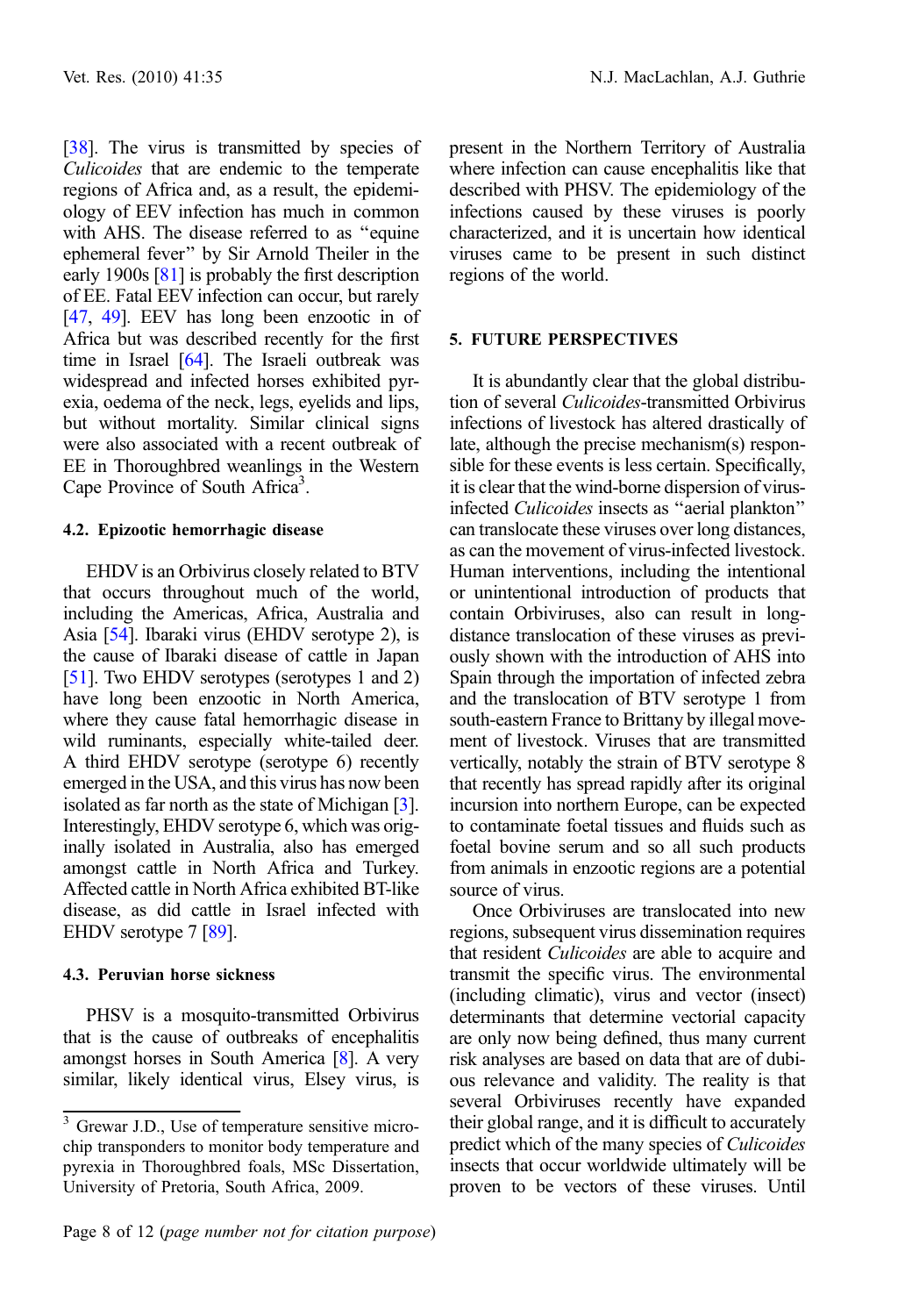<span id="page-8-0"></span>better predictive models are available it would be unwise for any country with resident populations of Culicoides insects, regardless of current status for Orbivirus infection, to assume that one or more of these viruses could not emerge at some time in the future. However, any such incursion can now be rapidly identified through appropriate surveillance utilizing sensitive and specific molecular diagnostic assays.

### **REFERENCES**

[1] Adeyefa C.A., Hamblin C., Continuing prevalence of African horse sickness in Nigeria, Rev. Elev. Med. Vet. Pays Trop. (1995) 48:31–33.

[2] Alexander R.A., The 1944 epizootic of horsesickness in the Middle East, Onderstepoort J. Vet. Sci. Anim. Ind. (1948) 23:77–92.

[3] Allison A.B., Goekjian G.H., Potgieter C., Wilson W.C., Johnson D.J., Mertens P.P., Stallknecht D.E., Detection of a novel reassortant epizootic hemorrhagic disease virus in the USA containing RNA segments derived from both exotic (EHDV-6) and endemic (EHDV-2) serotypes, J. Gen. Virol. (2009) 91:430–439.

[4] Anderson E.C., Mellor P., Hamblin C., African horse sickness in Saudi Arabia, Vet. Rec. (1989) 125:489.

[5] Anonymous, OIE concern about climate change, Vet. Rec. (2009) 164:735.

[6] Anonymous, Bluetongue, Terrestrial Animal Health Code, Office International des Epizooties, Paris, 2009.

[7] Anonymous, African horse sickness, Terestrial Animal Health Code, Office International des Epizooties, Paris, 2009.

[8] Attoui H., Mendez-lopez M.R., Rao S., Hurtado-Alendes A., Lizaraso-Caparo F., Jaafar F.M., et al., Peruvian horse sickness virus and Yunnan Orbivirus, isolated from vertebrates and mosquitoes in Peru and Australia, Virology (2009) 394:298–310.

[9] Balasuriya U.B.R., Nadler S.A., Wilson W.C., Pritchard L.I., Smythe A.B., Savini G., et al., The NS3 proteins of global strains of bluetongue virus evolve into regional topotypes through negative (purifying) selection, Vet. Microbiol. (2008) 126:91–100.

[10] Barnard B.J.H., Antibodies against some viruses of domestic animals in southern African wild animals, Onderstepoort J. Vet. Res. (1997) 64:95–110.

[11] Beebe N.W., Cooper R.D., Mottram P., Sweeney A.W., Australia's dengue risk driven by human

adaptation to climate change, PLoS Negl. Trop. Dis. (2009) 3:e429.

[12] Bevan L.E.W., The transmission of African horsesickness to the dog by feeding, Vet. J. (1911) 67:402–408.

[13] Binepal V.S., Wariru B.N., Davies F.G., Soi R., Olubayo R., An attempt to define the host range for African horse sickness virus (Orbivirus, Reoviridae) in East Africa, by a serological survey in some Equidae, Camelidae, Loxodontidae and Carnivore, Vet. Microbiol. (1992) 31:19–23.

[14] Blackburn N.K., Swanepoel R., African horse sickness in Zimbabwe: 1972 to 1981, Trop. Anim. Health Prod. (1988) 20:169–176.

[15] Bonneau K.R., Zhang N., Zhu J., Zhang F., Li Z., Zhang K., et al., Sequence comparison of the L2 and S10 genes of bluetongue viruses from the United States and the People's Republic of China, Virus Res. (1999) 61:153–160.

[16] Bonneau K.R., Mullens B.A., MacLachlan N.J., Occurrence of genetic drift and founder effect during quasispecies evolution of the VP2 and NS3/NS3A genes of bluetongue virus upon passage between sheep, cattle, and *Culicoides sonorensis*, J. Virol. (2001) 75:8298–8305.

[17] Bonneau K.R., MacLachlan N.J., Genetic diversification of field strains of bluetongue virus, Vet. Ital. (2004) 40:446–447.

[18] Borkent A., Grogan W.L., Catalog of the New World biting midges north of Mexico (Diptera: Ceratopogonidae), Zootaxa (2009) 2273:1–48.

[19] Burrage T.G., Laegreid W.W., African horsesickness: pathogenesis and immunity, Comp. Immunol. Microbiol. Infect. Dis. (1994) 17:275–285.

[20] Coetzer J.A.W., Guthrie A.J., African horse sickness, in: Coetzer J.A.W., Tustin R.C. (Eds.), Infectious diseases of livestock, 2nd ed., Oxford University Press Southern Africa, Cape Town, 2004, pp. 1231–1246.

[21] Darpel K.E., Batten C.A., Veronesi E., Shaw A.E., Anthony S., Bachanek-Bankowska K., et al., Clinical signs and pathology shown by British sheep and cattle infected with bluetongue virus serotype 8 derived from the 2006 outbreak in northern Europe, Vet. Rec. (2007) 161:253–261.

[22] Davies F.G., Oteino S., Elephants and zebras as possible reservoir hosts for African horse sickness virus, Vet. Rec. (1977) 100:291–292.

[23] Davies F.G., Soi R.K., Binepal V.S., African horse sickness viruses isolated in Kenya, Vet. Rec. (1993) 132:440.

[24] De Clercq K., De Leeuw I., Verheyden B., Vandemeulebroucke E., Vanbinst T., Herr C., et al.,

(page number not for citation purpose) Page 9 of 12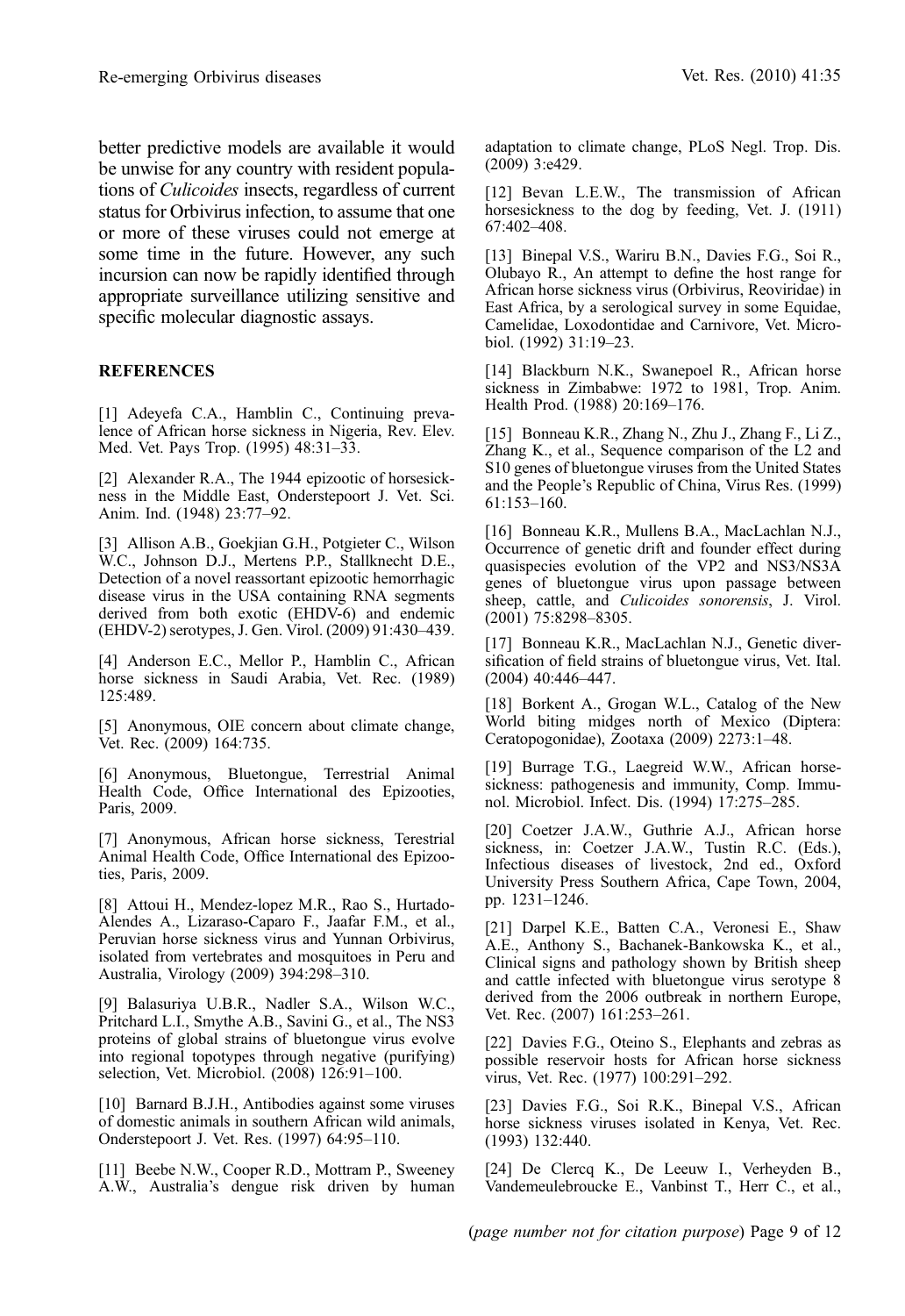<span id="page-9-0"></span>Transplacental infection and apparently immunotolerance induced by a wild-type bluetongue virus serotype 8 natural infection, Transbound. Emerg. Dis. (2008) 55:352–359.

[25] De Clercq K., Mertens P.P., De Leeuw I., Oura C.A., Houdart P., Potgieter A.C., et al., Emergence of bluetongue serotypes in Europe, Part 2: the occurrence of a BTV-11 strain in Belgium, Transbound. Emerg. Dis. (2009) 56:355–361.

[26] Dufour B., Moutou F., Hattenberger A.M., Rodhain F., Global change: impact, management risk approach and health measures – the case of Europe, Rev. Sci. Tech. (2008) 27:529–550.

[27] Elbers A.R., Backx A., Meroc E., Gerbier G., Staubach C., Hendrickx G., et al., Field observations during the bluetongue serotype 8 epidemic in 2006. I. Detection of first outbreaks and clinical signs in sheep and cattle in Belgium, France and the Netherlands, Prev. Vet. Med. (2008) 87:21–30.

[28] Erasmus B.J., Young E., Pieterse L.M., Boshoff S.T., The susceptibility of zebra and elephants to African horsesickness virus, in: Bryans J.T., Gerber H. (Eds.), Equine infectious diseases IV, Veterinary Publications Inc., Princeton, New Jersey, 1978, pp. 409–413.

[29] Gale P., Brouwer A., Ramnial V., Kelly L., Kosmider R., Fooks A.R., Snary E.L., Assessing the impact of climate change on vector-borne viruses in the EU through the elicitation of expert opinion, Epidemiol. Infect. (2009) 7:1–12.

[30] George J.E., The effects of global change on the threat of exotic arthropods and arthropod-borne pathogens to livestock in the United States, Anim. Biodiv. Emerg. Dis. (2008) 1149:249–254.

[31] Gibbs E.P., Greiner E.C., The epidemiology of bluetongue, Comp. Immunol. Microbiol. Infect. Dis. (1994) 17:207–220.

[32] Gloster J., Burgin L., Witham C., Athanassiadou M., Mellor P.S., Bluetongue in the United Kingdom and northern Europe in 2007 and key issues for 2008, Vet. Rec. (2008) 162:298–302.

[33] Gould A.R., Hyatt A.D., The Orbivirus genus. Diversity, structure, replication and phylogenetic relationships, Comp. Immunol. Microbiol. Infect. Dis.  $(1994)$  17:163-188.

[34] Gould E.A., Higgs S., Buckley A., Gritsun T.S., Potential Arbovirus emergence and implications for the United Kingdom, Emerg. Infect. Dis. (2006) 12:549–555.

[35] Gould E.A., Higgs S., Impact of climate change and other factors on emerging Arbovirus diseases, Trans. R. Soc. Trop. Med. Hyg. (2009) 103:109–121.

[36] Guthrie A.J., African horse sickness, in: Sellon D.C., Long M.T. (Eds.), Equine infectious diseases, Saunders Elsevier, St. Louis, 2007, pp. 164–171.

[37] Guthrie A.J., Quan M., African horse sickness, Equine Vet. Edu. (2009) Manual 8:120–128.

[38] Guthrie A.J., Pardini A.D., Howell P.G., Equine encephalosis, Equine Vet. Edu. (2009) Manual 8: 145–150.

[39] Haig D.A., McIntosh B.M., Cumming R.B., Hempstead J.F.D., An outbreak of horsesickness, complicated by distemper in a pack of foxhounds, J. S. Afr. Vet. Med. Assoc. (1956) 27:245–249.

[40] Hazrati A., Identification and typing of horsesickness virus strains isolated in the recent epizootic of the disease in Morocco, Tunisia and Algeria, Arch. Inst. Razi (1967) 19:131–143.

[41] Henning M.W., African horsesickness, perdesiekte, pestis equorum, Animal diseases of South Africa, 3rd ed., Central News Agency Ltd., Pretoria, 1956, pp. 785–808.

[42] Hoffmann B., Beer M., Reid S.M., Mertens P., Oura C.A., Van Rijn P.A., et al., A review of RT-PCR technologies used in veterinary virology and disease control: sensitive and specific diagnosis of five livestock diseases notifiable to the World Organisation for Animal Health, Vet. Microbiol. (2009) 139:1–23.

[43] Hofmann M.A., Renzullo S., Mader M., Chaignat V., Worwa G., Thuer B., Genetic characterization of Toggenburg Orbivirus, a new bluetongue virus, from goats, Switzerland, Emerg. Infect. Dis. (2008) 14:1855–1861.

[44] Howell P.G., The 1960 epizootic of African horsesickness in the Middle East and S.W. Asia, J. S. Afr. Vet. Med. Assoc. (1960) 31:329–334.

[45] Howell P.G., The isolation and identification of further antigenic types of African horsesickness virus, Onderstepoort J. Vet. Res. (1962) 29:139–149.

[46] Howell P.G., Emerging diseases of animals. II. African horsesickness, FAO Agric. Stud. (1963) 61:71–108.

[47] Howell P.G., Groenewald D., Visage C.W., Bosman A.M., Coetzer J.A.W., Guthrie A.J., The classification of seven serotypes of equine encephalosis virus and the prevalence of homologous antibody in horses in South Africa, Onderstepoort J. Vet. Res. (2002) 69:79–93.

[48] Howell P.G., Guthrie A.J., Coetzer J.A.W., Equine encephalosis, in: Coetzer J.A.W., Tustin R.C. (Eds.), Infectious diseases of livestock, 2nd ed., Oxford University Press Southern Africa, Cape Town, 2004, pp. 1247–1251.

[49] Howell P.G., Nurton J.P., Nel D., Lourens C.W., Guthrie A.J., Prevalence of serotype specific antibody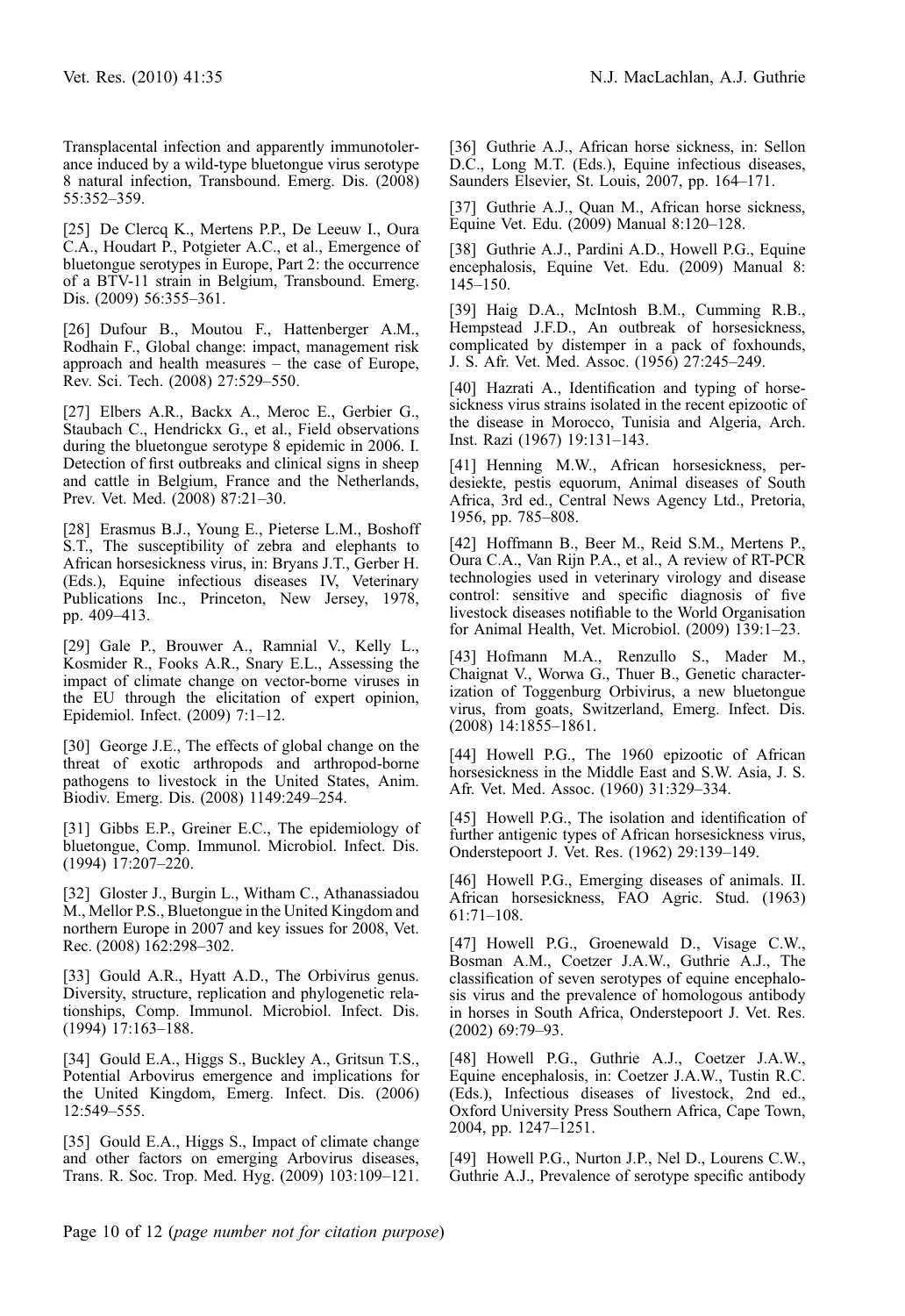<span id="page-10-0"></span>to equine encephalosis virus in Thoroughbred yearlings in South Africa (1999–2004), Onderstepoort J. Vet. Res. (2008) 75:153–161.

[50] Jauniaux T.P., De Clercq K.E., Cassart D.E., Kennedy S., Vandenbussche F.E., Vandemeulebroucke E.L., et al., Bluetongue in Eurasian lynx, Emerg. Infect. Dis. (2008) 14:1496–1498.

[51] Kitano Y., Ibaraki disease in cattle, in: Coetzer J.A.W., Tustin R.C. (Eds.), Infectious diseases of livestock, 2nd ed., Oxford University Press Southern Africa, Cape Town, 2004, pp. 1221–1226.

[52] Lubroth J., African horsesickness and the epizootic in Spain 1987, Equine Pract. (1988) 10:26–33.

[53] MacDonald N.E., West Nile virus in the context of climate change, Can. J. Infect. Dis. Med. Microbiol. (2008) 19:217–218.

[54] MacLachlan N.J., Osburn B.I., Epizootic hemorrhagic disease of deer, in: Coetzer J.A.W., Tustin R.C. (Eds.), Infectious diseases of livestock, 2nd ed., Oxford University Press Southern Africa, Cape Town, 2004, pp. 1227–1230.

[55] MacLachlan N.J., Osburn B.I., Impact of bluetongue virus infection on the international movement and trade of ruminants, J. Am. Vet. Med. Assoc. (2006) 228:1346–1349.

[56] MacLachlan N.J., Dubovi E., Veterinary and zoonotic virology, 4th ed., Elsevier, 2010.

[57] MacLachlan N.J., Drew C.P., Darpel K.E., Worwa G., The pathology and pathogenesis of bluetongue, J. Comp. Pathol. (2009) 141:1–16.

[58] MacLachlan N.J., Global implications of the recent emergence of bluetongue in Europe, Vet. Clin. North Am. (2010) 26:163–171.

[59] Mauroy A., Guyot H., De Clercq K., Cassart D.E., Thiry E., Saegerman C., Bluetongue in captive yaks, Emerg. Infect. Dis. (2008) 14:675–676.

[60] McIntosh B.M., Horsesickness antibodies in the sera of dogs in enzootic areas, J. S. Afr. Vet. Med. Assoc. (1955) 26:269–272.

[61] McIntosh B.M., Immunological types of horsesickness virus and their significance in immunization, Onderstepoort J. Vet. Res. (1958) 27:465–539.

[62] Meiswinkel R., Baylis M., Labuschagne K., Stabling and the protection of horses from Culicoides bolitinos (Diptera: Ceratopogonidae), a recently identified vector of African horse sickness, Bull. Entomol. Res. (2000) 90:509–515.

[63] Mertens P.P., Diprose J., Maan S., Singh K.P., Attoui H., Samuel A., Bluetongue virus replication, molecular and structural biology, Vet. Ital. (2004) 40:426–437.

[64] Mildenberg Z., Westcott D., Bellaiche M., Dastjerdi A., Steinbach F., Drew T., Equine encephalosis virus in Israel, Transbound. Emerg. Dis. (2009) 56:291.

[65] Petersen L.R., Haves E.B., West Nile virus in the Americas, Med. Clin. North Am. (2008) 92:1307– 1322.

[66] Pialoux G., Gauzere B.A., Jaureguiberry S., Strobel M., Chikungunya, an epidemic arbovirosis, Lancet Infect. Dis. (2007) 7:319–327.

[67] Piercy S.E., Some observations on African horse-sickness including an account of an outbreak among dogs, East Afr. Agric. J. (1951) 17:62–64.

[68] Pinto J., Bonacic C., Hamilton-West C., Romero J., Lubroth J., Climate change and animal diseases in South America, Rev. Sci. Tech. (2008) 27:599–613.

[69] Purse B.V., Mellor P.S., Rogers D.J., Samuel A.R., Mertens P.P., Baylis M., Climate change and the recent emergence of bluetongue in Europe, Nat. Rev. Microbiol. (2005) 3:171–181.

[70] Purse B.V., Brown H.E., Harrup L., Mertens P.P.C., Rogers D.J., Invasion of bluetongue and other Orbivirus infections into Europe: the role of biological and climatic processes, Rev. Sci. Tech. (2008) 27: 427–442.

[71] Quan M., van Vuuren M., Howell P.G., Groenewald D., Guthrie A.J., Molecular epidemiology of the African horse sickness virus S10 gene, J. Gen. Virol. (2008) 89:1159–1168.

[72] Reid N.R., African horse sickness, Br. Vet. J. (1961) 118:137–142.

[73] Rodriguez M., Hooghuis H., Castano M., African horse sickness in Spain, Vet. Microbiol. (1992) 33:129–142.

[74] Rogers D.J., Randolph S.E., Climate change and vector-borne diseases, Adv. Parasitol. (2006) 62: 345–381.

[75] Russell R.C., Currie B.J., Lindsay M.D., Mackenzie J.S., Ritchie S.A., Whelan P.I., Dengue and climate change in Australia: predictions for the future should incorporate knowledge from the past, Med. J. Aust. (2009) 190:265–268.

[76] Sailleau C., Seignot J., Davoust B., Cardinale E., Fall B., Hamblin C., Zientara S., African horse sickness in Senegal: serotype identification and nucleotide sequence determination of segment S10 by RT-PCR, Vet. Rec. (2000) 146:107–108.

[77] Schwartz-Cornil I., Mertens P.P., Contreras V., Hemati B., Pascale F., Bréard E., et al., Bluetongue virus: virology, pathogenesis and immunity, Vet. Res. (2008) 39:46.